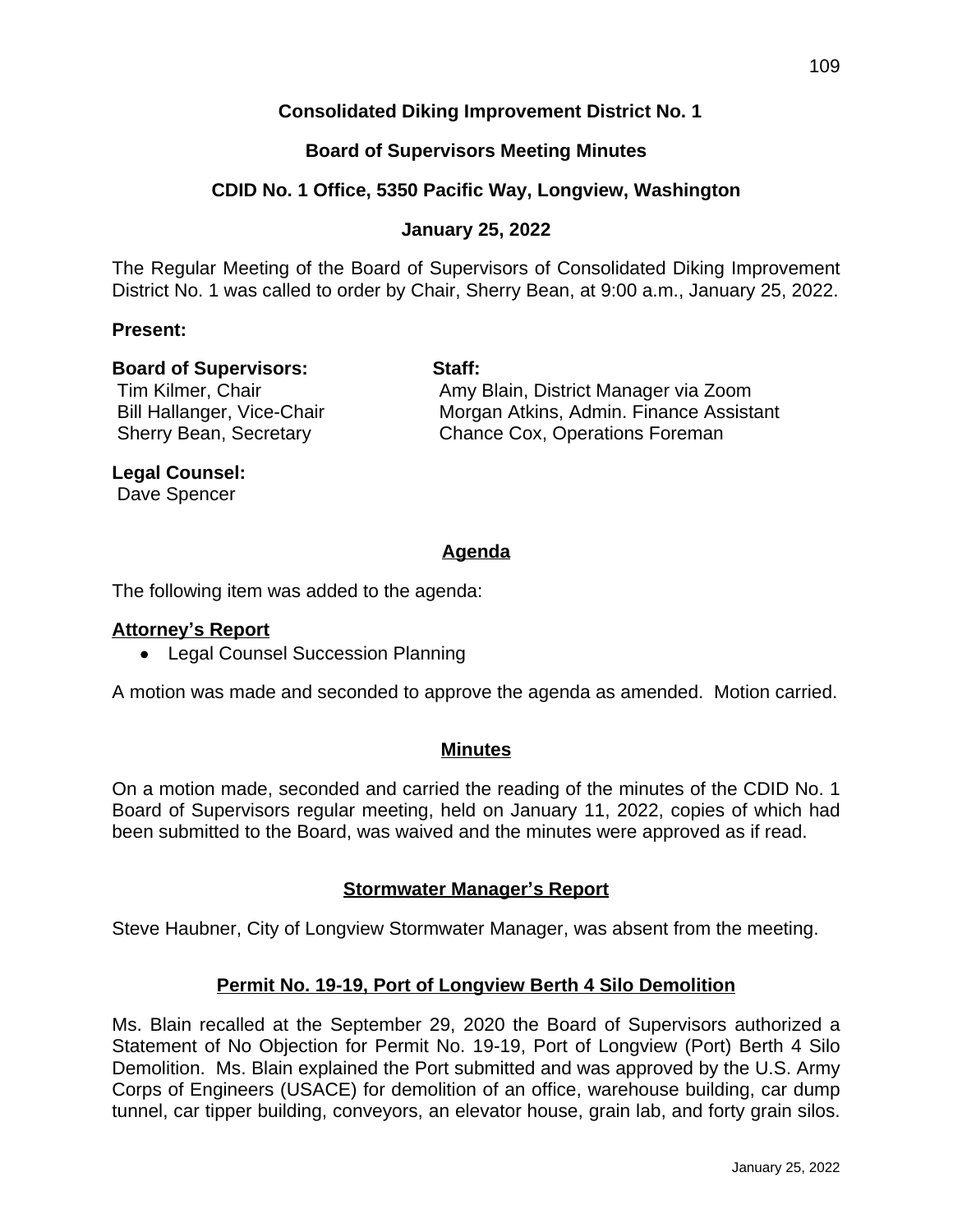Ms. Blain recommended approving the permit submitted to the District for the demolition with a three year settlement monitoring condition.

A motion was made and seconded, to approve Permit No. 19-19, Port of Longview Berth 4 Silo Demolition, with the condition to monitor settlement for three years. Motion carried.

# **Permit No. 21-01, Westrock Main Effluent Sewer Outfall Liner Repairs**

Ms. Blain recalled at the March 30, 2021 Board of Supervisors regular meeting Permit No. 21-01, Westrock Main Effluent Sewer Outfall Liner Repairs was approved subject to approval from the USACE. Ms. Blain explained the permit is for Westrock Paper and Packaging (Westrock) to repair a 60" outfall pipe with a liner cured in place with ultraviolet (UV) light and create new access locations in the levee overbuild. Ms. Blain stated the USACE has approved repairs and Westrock is procuring construction contracts. Ms. Blain noted the USACE had concerns for the liner and is requiring a oneyear post completion inspection with additional television work to ensure the repair holds.

# **Engineer's Report**

Preliminary Damage Assessment for January 1-16, 2022: Amy Blain, District Manager, reported the preliminary damage assessment is \$15,000 from the January 1-16, 2022 storm event for debris removal from Ditch No. 6 at 30<sup>th</sup> Avenue and Pacific Place, the Main Pump Station, Reynolds Pump Station and repairs to the Drain No. 12 inlet flume. Ms. Blain explained Cowlitz County exceeded the \$500,000 threshold or total damages to trigger a disaster declaration and allow local agencies to recover costs for storm repairs.

# **Operations Foreman Report**

Chance Cox, Operations Foreman, reported on the following maintenance activities:

- Repairing pump station screens.
- Servicing District mowers.
- Collecting bids for an excavator purchase.
- Heavy Hauling has the District's LinkBelt for repairs.

Supervisor Hallanger asked about a gate removed along the Cutoff Slough. Mr. Cox stated Carney Construction placed eco blocks at this location as a temporary measure to mitigate erosion from storm runoff. Mr. Cox explained this area is difficult for District equipment to access and repairs will happen when the ground firms.

# **Attorney's Report**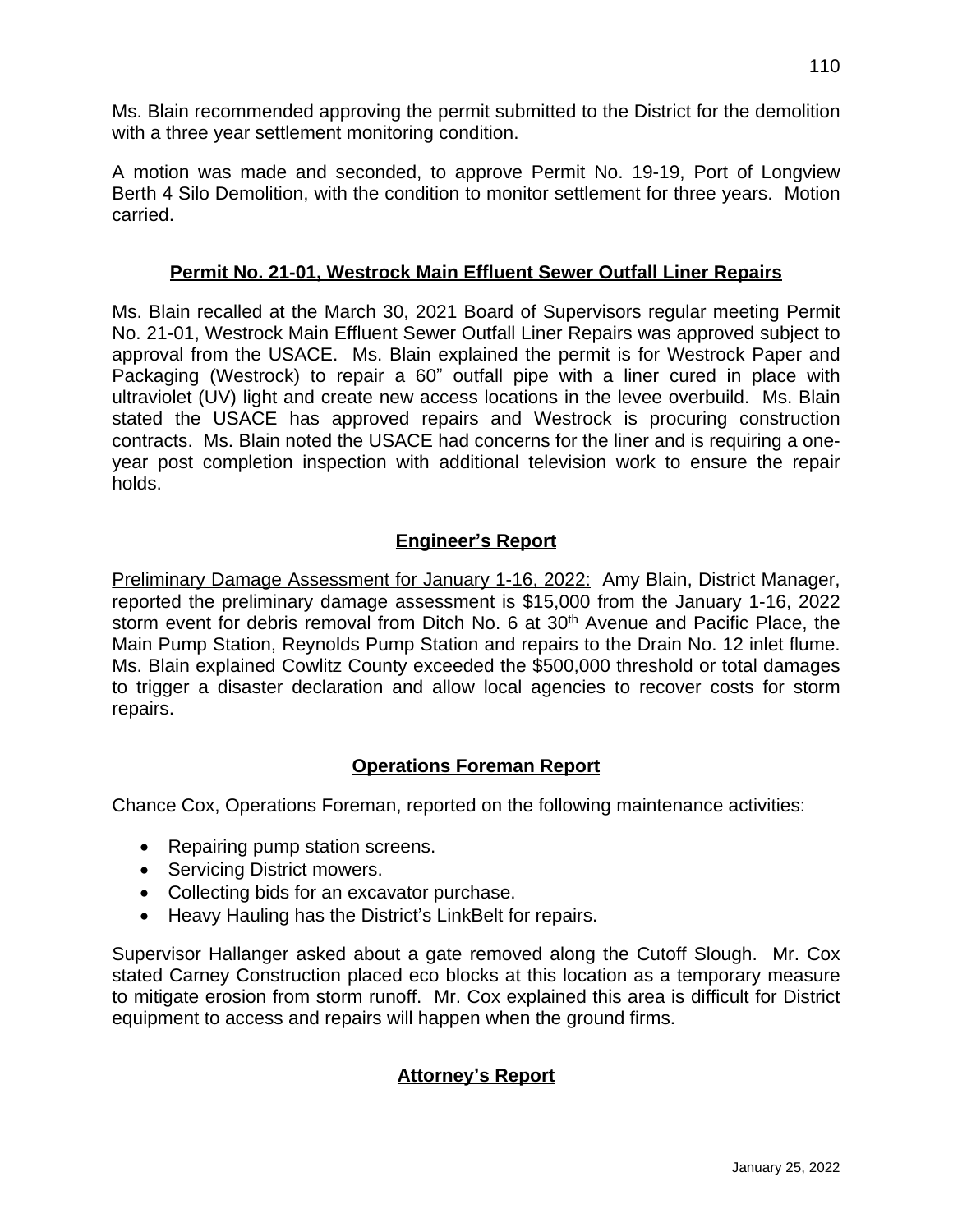Senate Bill 5742: Senate Bill 5742 is being proposed concerning stormwater control facilities and county jurisdictions. Mr. Spencer stated the bill is still at a formative stage and the District will monitor the progress. Ms. Blain explained the bill will add a new layer of complication for Cowlitz County projects constructed in District boundaries, noting the District has a good relationship with Cowlitz County and doesn't anticipate any issues.

Legal Counsel Succession Planning: Mr. Spencer stated he has worked at the District since 1978 and believes it's time to bring new perspective to the District. Discussion followed regarding succession planning and advertising a Request for Qualifications (RFQ) for District Legal Counsel. Ms. Blain noted the Cowlitz-Wahkiakum Bar Association could be given the RFQ as well.

# **New Business**

Letter of Support for Hoffstadt Hills Property Acquisition: Ms. Blain reported Washington State Fish and Wildlife (WDFW) are seeking signatures in support of funding for a 4,000-acre property acquisition near Mt. St Helens to enhance winter elk habitat and refuge called Hoffstadt Hills. Ms. Blain explained WDFW is a part of the Spirit Lake-Toutle/Cowlitz River System Collaborative (SLTCRSC) and are asking for letters of support from the SLTCRSC. Supervisor Hallanger was in agreeance noting silt is the origin of SLTCRSC problems and Hoffstadt Hills could be part of the solution.

Following discussion, the Board of Supervisors, made a motion to authorize the District Manager to sign a letter of support for WDFW seeking funding for Weyerhaeuser property. Motion carried.

# **Board of Supervisors Report**

Supervisor Kilmer noted the importance of communication and Public Records between the Board of Supervisors outside of District meetings and telephone conversations.

# **Approval of January 25, 2022 Claim Summary**

After review of District claims, a motion was made and seconded to approve and execute the January 25, 2022 Claim Summary submitted in the amount of \$68,875.29. Motion carried.

# **Approval of the January 2022 Bank of America Claim Summary**

After review of the District claims, a motion was made and seconded to approve and execute the January Bank of America Claim Summary submitted in the amount of \$6,838.34. Motion carried.

# **Ratification of January 15, 2022 Payroll and Benefits**